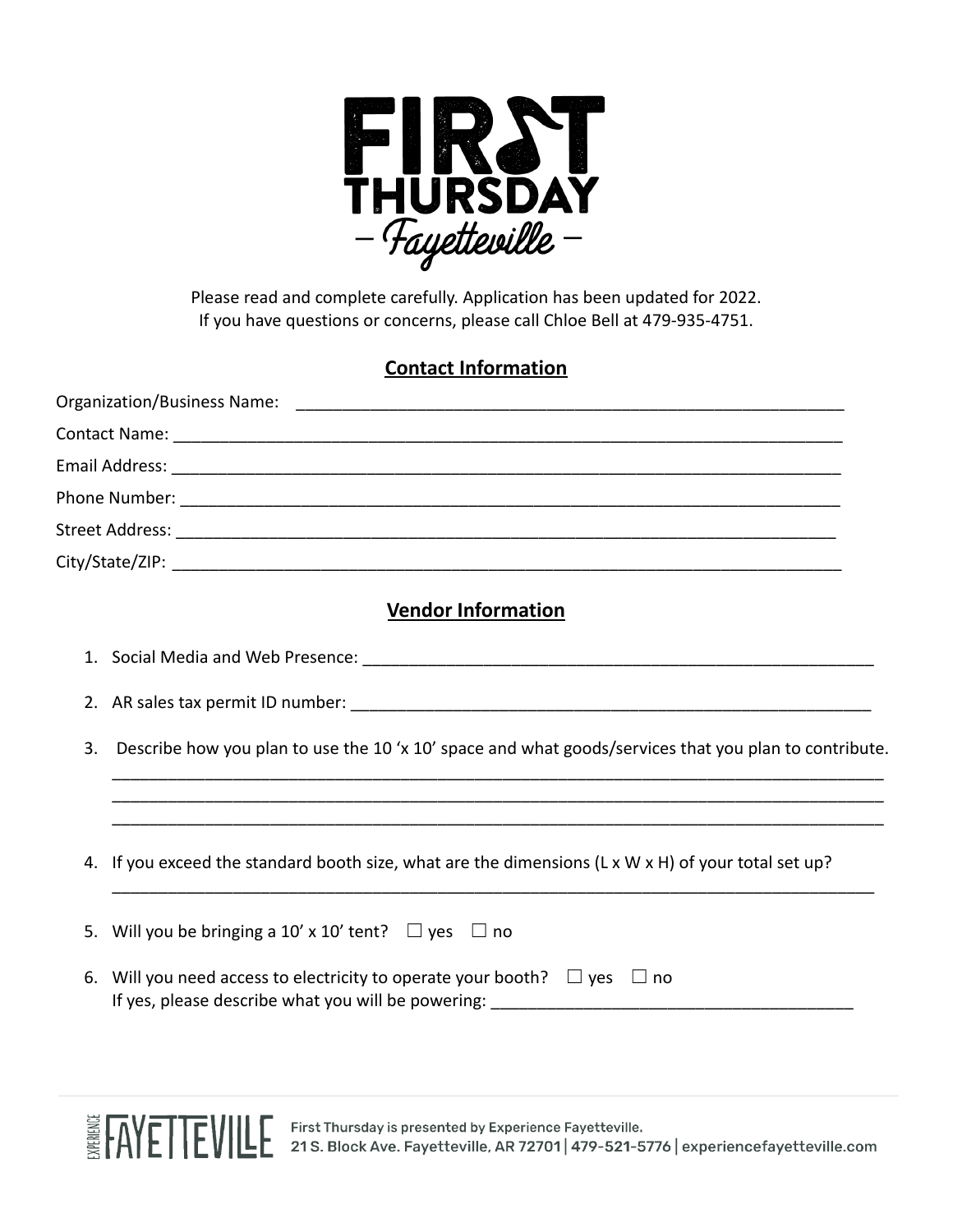- 7. Please select the best description of your services. Per ordinance 114.03, only objects of art or craft produced and sold by a local artist or craftsperson may be sold at First Thursday. Please note there is a separate application for food and beverage.
	- ☐ Individual Artist/Maker
	- ☐ Artist Collective
	- $\square$  Entertainment/Rides
- $\Box$  Non-Profit Organization
- □Arts & Culture Organization
- $\Box$  Other (Please describe)

## **Documents and Certificates**

Please attach each of the following with your application.

 $\Box$  At least one photo of market setup. This photo may be used for promotional purposes.

- $\Box$  At least one photo of goods for sale and/or giveaway items.
- $\Box$  AR sales tax permit ID # \_\_\_\_\_\_\_\_\_\_\_ (if selling items)

## **Monthly Participation**

Each event follows a theme and will run from 5:30 p.m. – 9:00 p.m. Vendors are expected to arrive between 3:30 p.m. - 4:30 p.m. to ensure adequate time for set up. Please mark which month(s) you'd like to participate. To ensure vendor booths remain equitable throughout the season, we will be reviewing all applications on a monthly basis. Only one application is necessary for the season. Please review the monthly deadlines below. **Vendors will be notified of acceptance or declination within 1 week of each application deadline, approximately 6 weeks prior to each event.**

| $\Box$ May 5 <sup>th</sup>       | Natura             | applications due April 7 <sup>th</sup>   |
|----------------------------------|--------------------|------------------------------------------|
| $\Box$ June 2 <sup>nd</sup>      | In Bloom           | applications due April 21st              |
| $\Box$ July 7 <sup>th</sup>      | <b>Ozark Oasis</b> | applications due May 12th                |
| $\Box$ August 4 <sup>th</sup>    | Dog Daze of Summer | applications due June 16 <sup>th</sup>   |
| $\Box$ September 1 <sup>st</sup> | A Closer Look      | applications due July 14 <sup>th</sup>   |
| $\Box$ October 6 <sup>th</sup>   | Larger Than Life   | applications due August 18 <sup>th</sup> |

## **Vendor Fees and Payment Process**

Please **DO NOT** send money with application, it will not be accepted.

Upon acceptance, vendors will receive an invoice via Square for in the amount of **\$25**. Vendors will not be permitted to set up until invoices are paid. Payment WILL NOT be accepted at the event. This fee is non-refundable unless the event is cancelled by Experience Fayetteville.

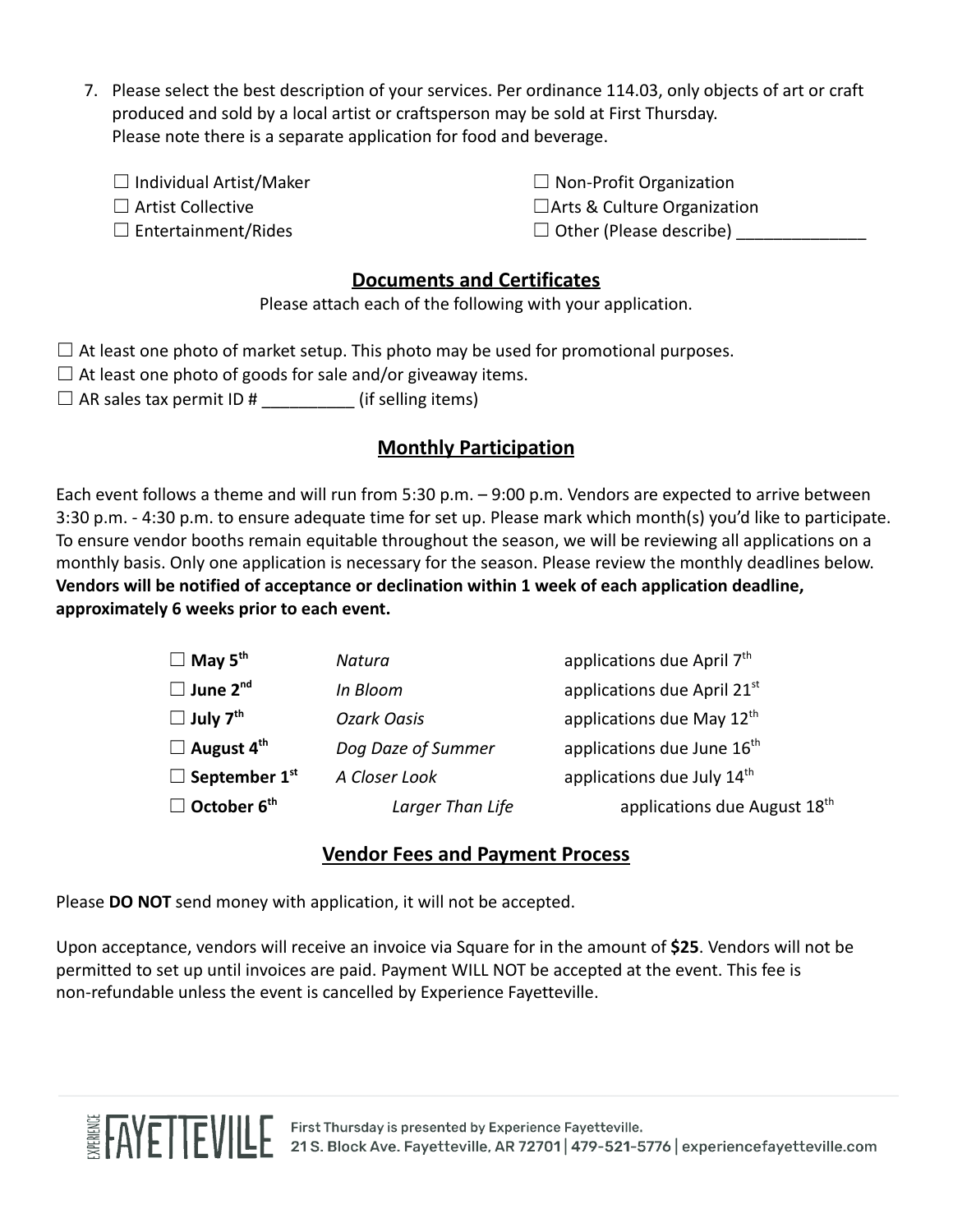## **Inclement Weather Policy**

First Thursday is weather dependent. If there is a chance of severe weather, staff will work to determine if it is safe to continue with First Thursday as planned. Every effort will be made to make this decision by 1:00 p.m. the day of the event. Vendors will be notified via phone and email as soon as possible.

If you are unable to attend as a vendor, please alert us as soon as possible at 479-521-5776 or at [events@experiencefayetteville.com](mailto:events@experiencefayetteville.com) . Vendor fees will not be refunded for inclement weather.

### **Guidelines and Compliance**

*Violation of these guidelines is grounds for dismissal and loss of event privileges.*

- Space is limited. Applicants are **not** guaranteed full-season attendance, even if all months are selected.
- Prior participation does not guarantee acceptance.
- Vendors arrive between 3:30 p.m. 4:00 p.m. In case of emergencies or delays, please notify the Community Engagement Manager as soon as possible.
- No refunds will be given to vendors who do not show up to their reserved booth prior to the start of the event.
- Please be mindful to not create trip hazards or block walkways, traffic or emergency access lanes.
- Location of the vendors at the events are assigned at the discretion of the Experience Fayetteville team. We purposefully place vendors to curate the overall experience and may not be able to honor requests for specific location of your tent or booth. Moving locations without prior approval is not permitted.
- Vendors will be provided one 6 ft. table and two chairs at the event. We cannot guarantee additional chairs, additional tables or electrical hookup. Any additional materials must be provided by the vendor.
- Electric power is extremely limited and is not guaranteed.
- A standard vendor booth is 10 ft by 10 ft. As spaces are limited, vendors exceeding 10 ft by 10 ft need to note this on their application and will be invoiced for each space they occupy.
- Vendors are responsible for the actions of their employees and representatives.
- Vendors are responsible for the clean-up of their immediate area. This includes but is not limited to trash, food waste, oil and grease stains, etc.
- For data purposes, we will be asking vendors the amount of their gross sales at the end of the evening. This will help us to better to determine ways to improve the event, the attendance of the event, and track event growth year to year.
- Got a concern, idea, suggestion or problem? We are here to listen. Please reach out to us at [events@experiencefayetteville.com](mailto:events@experiencefayetteville.com) or (479) 521-5776.

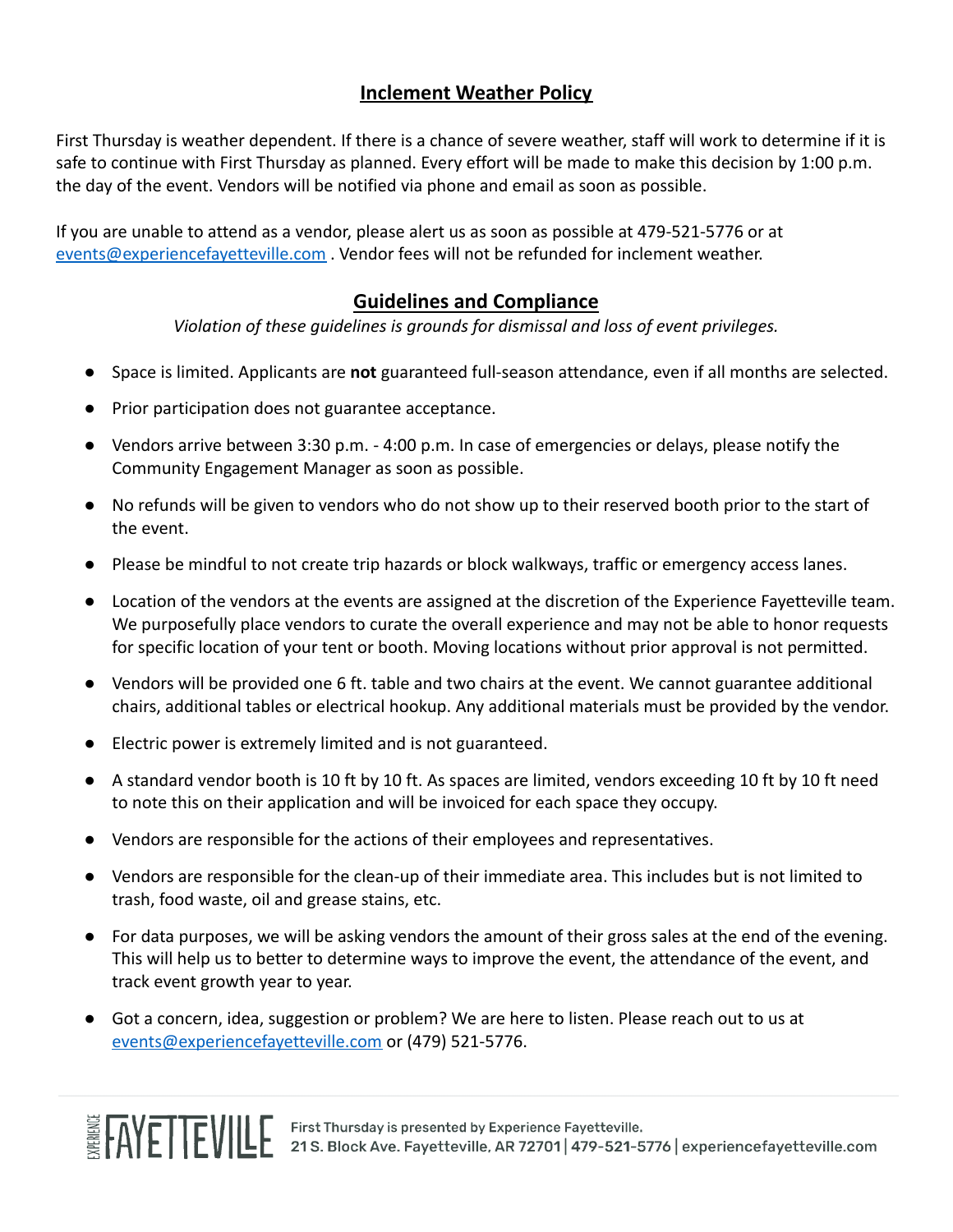# **First Thursday Fayetteville Non Food and Beverage Vendor Agreement 2022**

#### Please **initial** each line.

- 1. I will arrive at or before 4:00 p.m. on the months I am accepted.
- 2. I understand Experience Fayetteville will make a weather determination at or before 1:00 p.m. on the day of the event.
- 3. I will not break down my booth prior to 8:30 p.m. without first communicating with and gaining approval from Experience Fayetteville. Doing so could hurt my chances of participating in future events.
- 4. I understand that by participating in First Thursday, I allow the use of my image and likeness in Experience Fayetteville print and web materials.
- 5. I understand I am required to complete vendor payment a week before each event and am unable to submit payment the day of the event.
- 6. I understand that Experience Fayetteville places vendors according to each month's programming and cannot honor requests to be relocated.
- 7. I understand that vendors may have some duplicate materials, products, aesthetics, menu items, or other elements at this event.
- 8. I will not give away free food in consideration of state restrictions and fellow vendors.
- 9. I understand that vendor fees will not be refunded in case of absence, weather, or other circumstances.
- 10. My booth will not contain multi-level marketing products.
- 11. My booth does not represent or endorse a candidate for political office.
- 12. I understand that gross sales data will be collected at the end of the evening, and I agree to adhere to data collections.
- 13. I understand that all tax obligations are at the sole responsibility of the vendor.